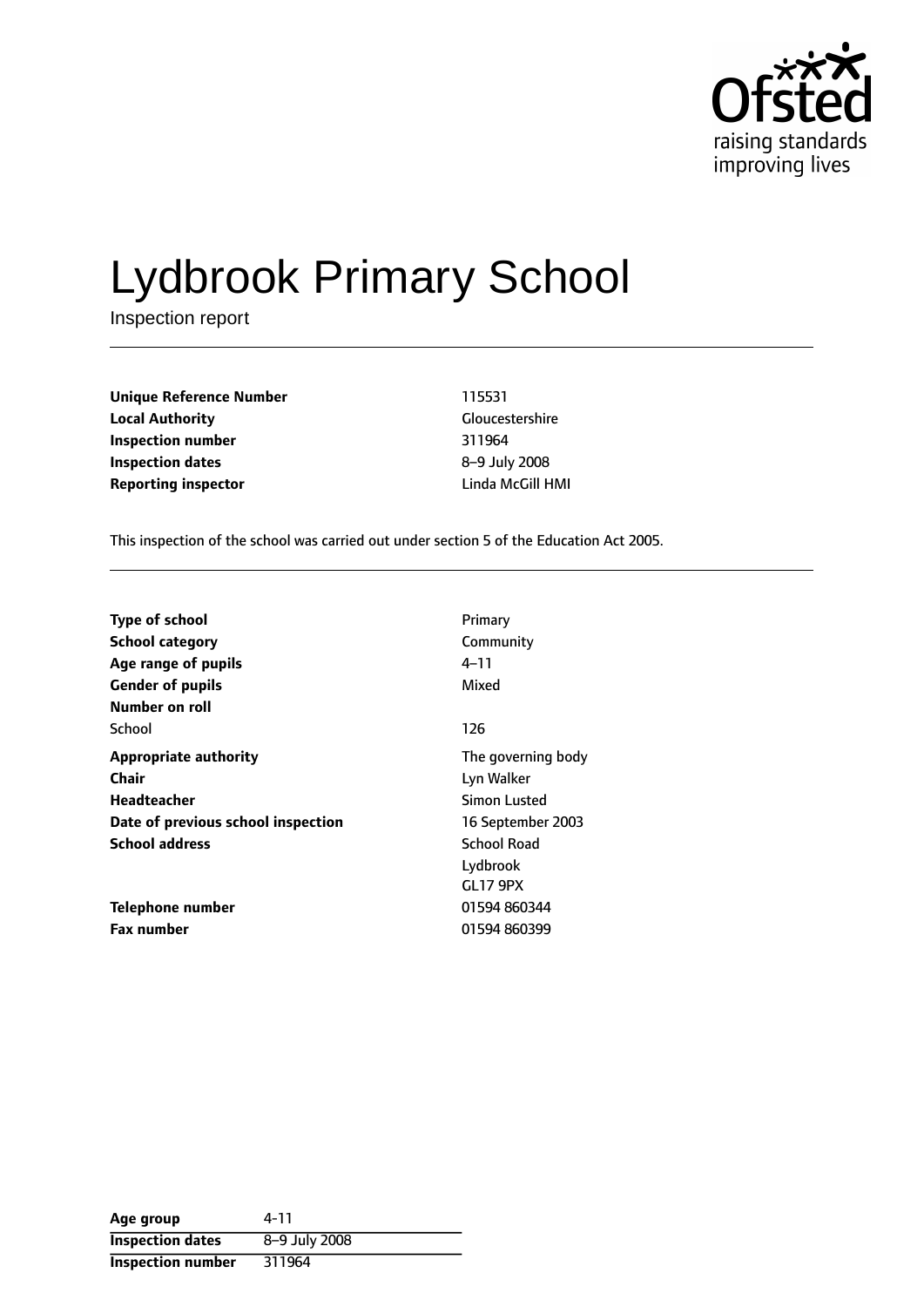.

© Crown copyright 2008

#### Website: www.ofsted.gov.uk

This document may be reproduced in whole or in part for non-commercial educational purposes, provided that the information quoted is reproduced without adaptation and the source and date of publication are stated.

Further copies of this report are obtainable from the school. Under the Education Act 2005, the school must provide a copy of this report free of charge to certain categories of people. A charge not exceeding the full cost of reproduction may be made for any other copies supplied.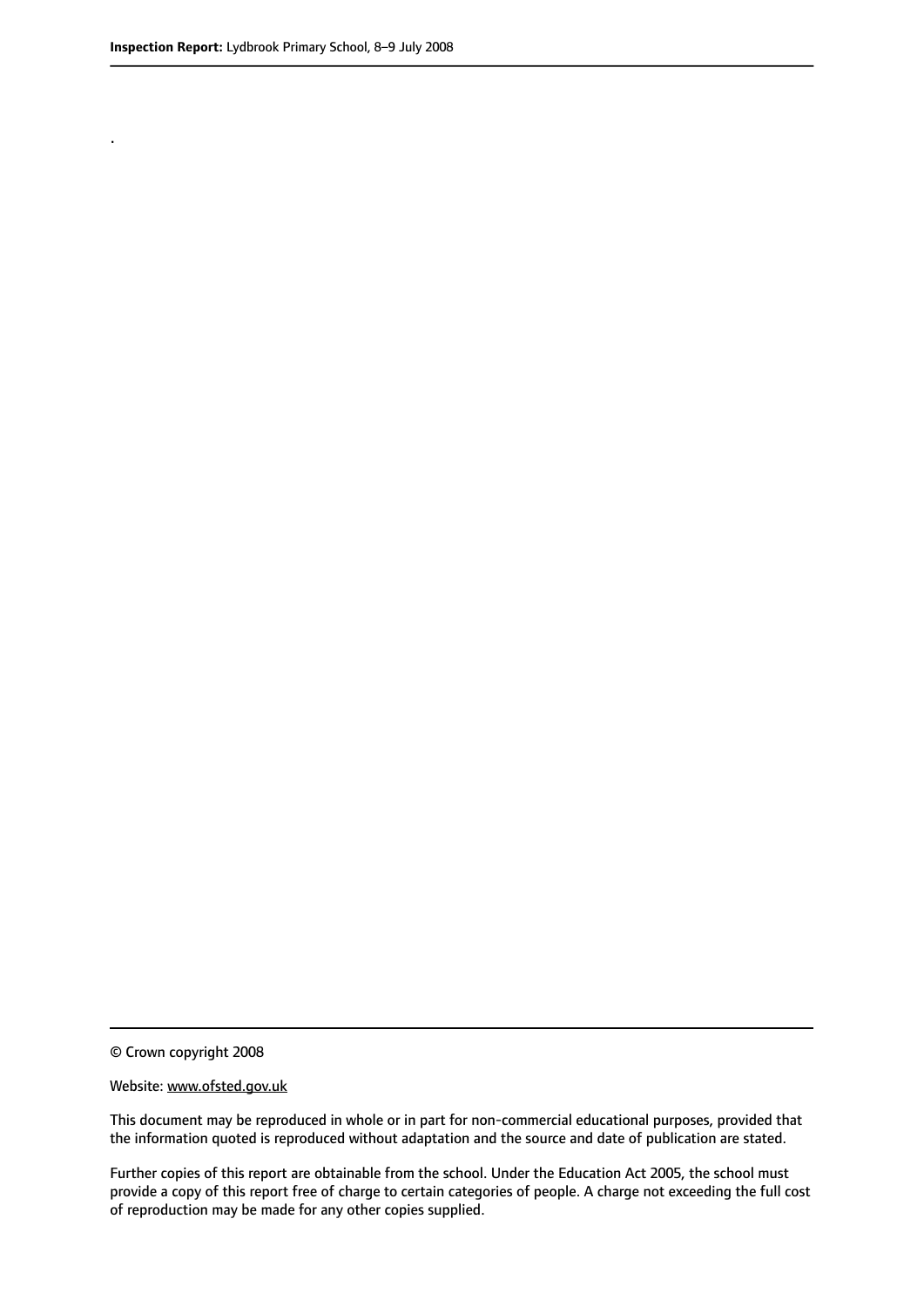# **Introduction**

This inspection was carried out by one of Her Majesty's Inspectors.

#### **Description of the school**

Lydbrook is a small primary school that serves the village of the same name. Almost all of the pupils are of White British heritage, but a small number are of Eastern European origin and speak English as an additional language. The proportion of pupils entitled to a free school meal is broadly average, as is the proportion who have learning difficulties, in the main with speech and language. A higher than average proportion has a formal statement of special educational needs. The school's population is relatively stable, but the low numbers in some year groups mean that a few pupils join the school at different times throughout the school year. The school has had Investors in People status for some time. It also has 'Healthy School' status and the 'Activemark' award.

#### **Key for inspection grades**

| Grade 1 | Outstanding  |
|---------|--------------|
| Grade 2 | Good         |
| Grade 3 | Satisfactory |
| Grade 4 | Inadequate   |
|         |              |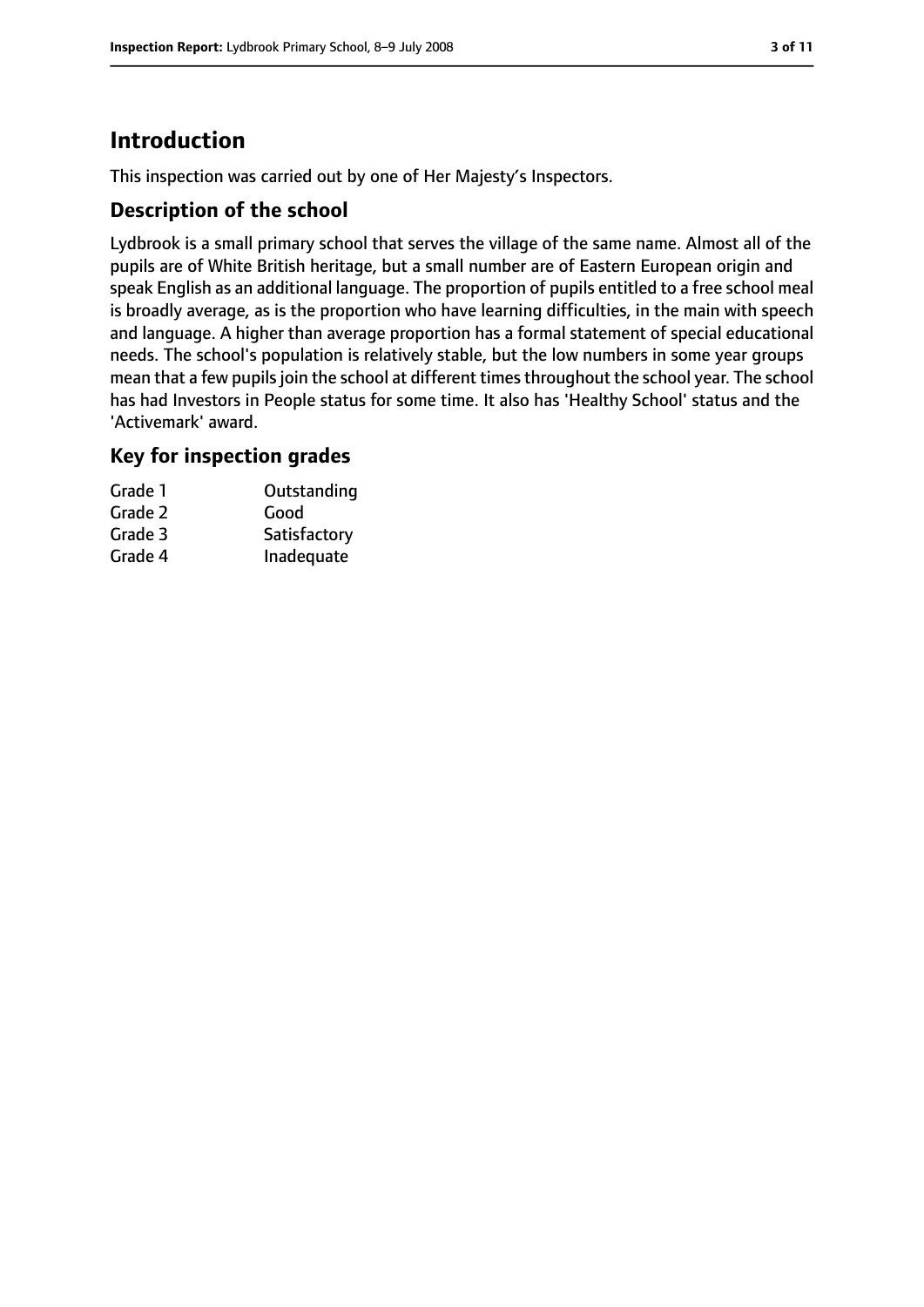## **Overall effectiveness of the school**

#### **Grade: 2**

The school's overall effectiveness is good. Pupils and their families both think very highly of the school. One parent echoed the response of several others when she wrote, 'Lydbrook is a happy and inviting school that is at the heart of the local community.' One of the members of the school council said, 'Everyone is special here, in their own way.' Their views accurately sum up some of Lydbrook's important strengths.

Under the strong direction of the headteacher, the school has made good strides forward since the last inspection and has good capacity to improve further. There has been a substantial improvement in the school's systems for assessing attainment and tracking pupils' progress. Teachers use the detailed information to identify next steps for their teaching and the pupils' learning. This means that the pupils are making good progress. There is a clear focus on helping every child achieve to the best of their ability, balanced with a deep concern for their welfare and their personal development and well-being. Excellent partnerships with local schools and other agencies make a strong contribution to the support provided for pupils and to the development of good practice.

About half of the pupils start school with the skills and knowledge that are expected for their age group. Others have weaker skills in communication, language and literacy and mathematics. They make good progress in the Reception Year, which is sustained across the rest of the school. The pupils' achievement is good, because by the end of Year 6, standards are above average. For example, the pupils reach very high standards in reading. Efforts this year to raise standards in writing have met with success and a greater proportion of pupils have attained levels that are higher than expected for their age.

Teaching is good. Tasks and activities are well matched to the pupils' learning needs. Classrooms are inviting and stimulating, and attractive displays celebrate what pupils have achieved across a wide range of subjects. There is a purposeful 'buzz' in lessons. The best lessons challenge the pupils to think, explain and develop their reasoning. There are good opportunities for pupils to work independently or in cooperation with others. Occasionally, teachers miss the chance to check that everyone is fully involved in the work and understands it before moving on to the next part of the lesson. Relationships between staff and pupils are mutually respectful and warm. The pupils are proud of their work and talk enthusiastically about what they are doing. Their positive attitudes and desire to learn make a good contribution to their success.

Pupils' personal development is good. The pupils are polite, friendly and self-assured. They behave very well indeed, and show great care and consideration for one another. Their commitment to healthy lifestylesis outstanding, helped in no small part by the strong emphasis the school places on healthy eating and sporting activities. Regular 'Wake and Shake' sessions, led by parents, are very popular. The pupils' outstanding contribution to the school and the local and global communities is reflected clearly in the many displays in public areas of the school.

There is a wide range of activities before and after school, which both pupils and parents appreciate. These activities enhance the curriculum, as do educational visits and the good use that is made of the school's attractive grounds.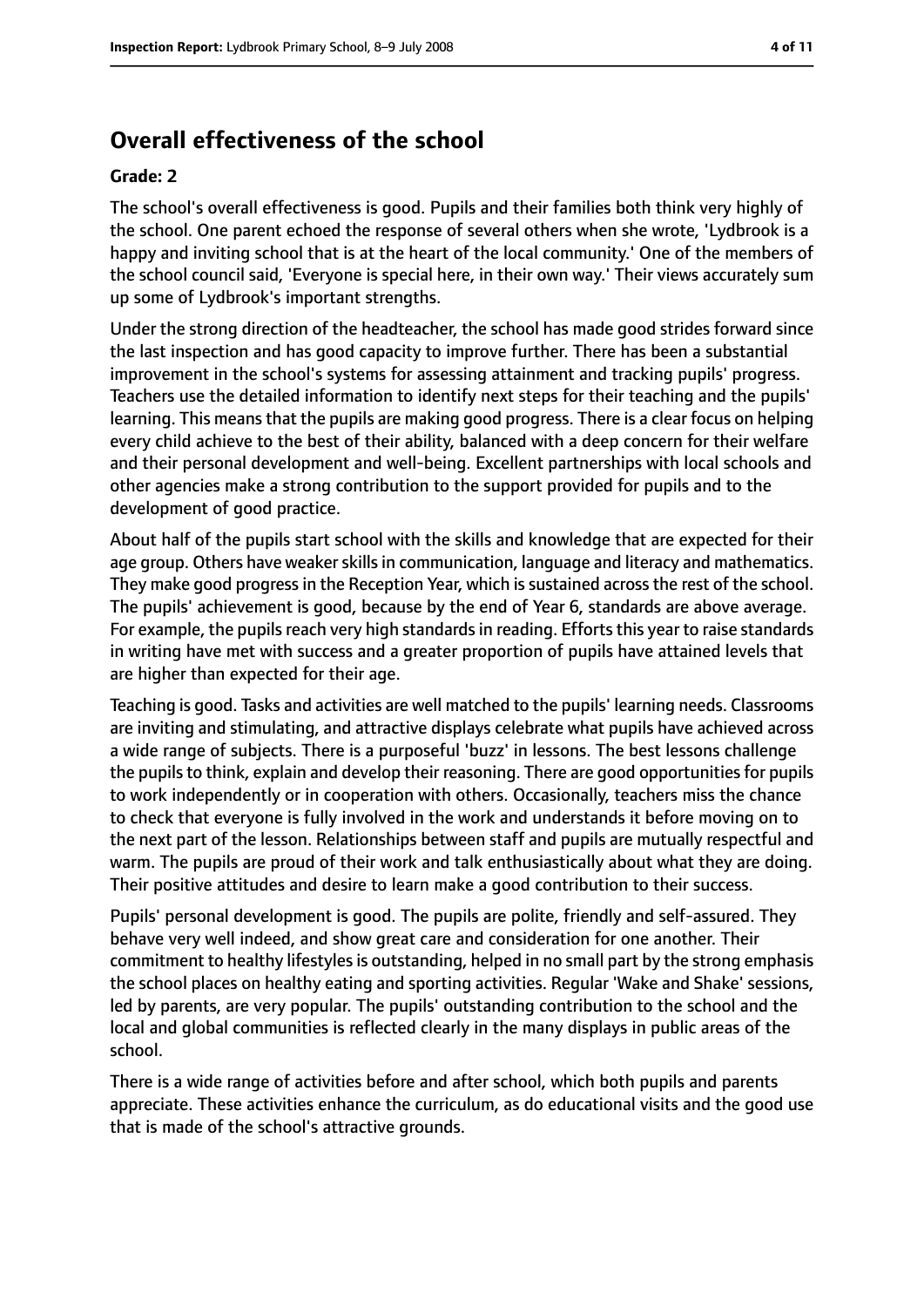## **Effectiveness of the Foundation Stage**

#### **Grade: 2**

Children make a good start in the Foundation Stage. By the time they start Year 1, standards are broadly average. This means that the children have made good progress during their first year in school. The staff know the children well and track their learning closely. They tailor activities to the children's needs and interests. The children are keen to learn and their personal, social and emotional development is good. In particular, they are confident to choose activities for themselves as well as being keen participants in activities led by adults. All of this stands them in good stead as they move into Year 1. The lack of ready access to outdoors means that the children do not have a good balance of indoor and outdoor learning.

## **What the school should do to improve further**

- ■
- Give the Foundation Stage pupils plenty of opportunities to learn outdoors as well as in the classroom.
- Ensure that teachers check pupils' understanding during lessons more regularly before moving on.

## **Achievement and standards**

#### **Grade: 2**

The pupils build well on their good start in the Foundation Stage, and by the time they reach Year 6, standards are above average. At Key Stage 1, standards have risen steadily over the past three years and are above average in reading, writing and mathematics. The proportion of pupils who have reached the higher Level 3 in writing this year has increased substantially. Standards have also risen in Key Stage 2. The unconfirmed results of the recent national tests show that almost all of the 14 pupils have reached the higher Level 5 in reading. Similarly, everyone has reached the expected level in mathematics and nearly all have done so in science. The marking of the writing tests is incomplete, but the teacher's assessments show that almost all of the pupils have reached the expected Level 4, and many have exceeded it. Across the school, pupils who find learning difficult make good progress in line with their classmates.

## **Personal development and well-being**

#### **Grade: 2**

A striking feature of the pupils' personal development and well-being is the outstanding commitment they have to healthy lifestyles. Almost all pupils participate in sport, and they thoroughly enjoy physical activity. They, and many parents, enjoy growing, cooking and eating produce from the school's garden. The pupils' contribution to the school and to the local and global communities is excellent. The pupils raise substantial amounts for charities and are keen to help those less fortunate than themselves. Members of the school council take their roles seriously, and are proud to represent their classmates. They are pleased to be listened to and know their views will be taken seriously. Pupils enjoy school and learning a good deal; indeed, they could not think of anything that they would change. Their attendance is satisfactory. Behaviour is consistently good. Pupils' spiritual, moral, social and cultural development is good and their understanding of their own and other cultures is a particularly strong feature. Older pupils are playground 'buddies' and help to keep everyone safe at break and lunch times. The pupils' good academic achievement and their growing ability to cooperate well in teams mean that they are well prepared for the next stage in their education and later life.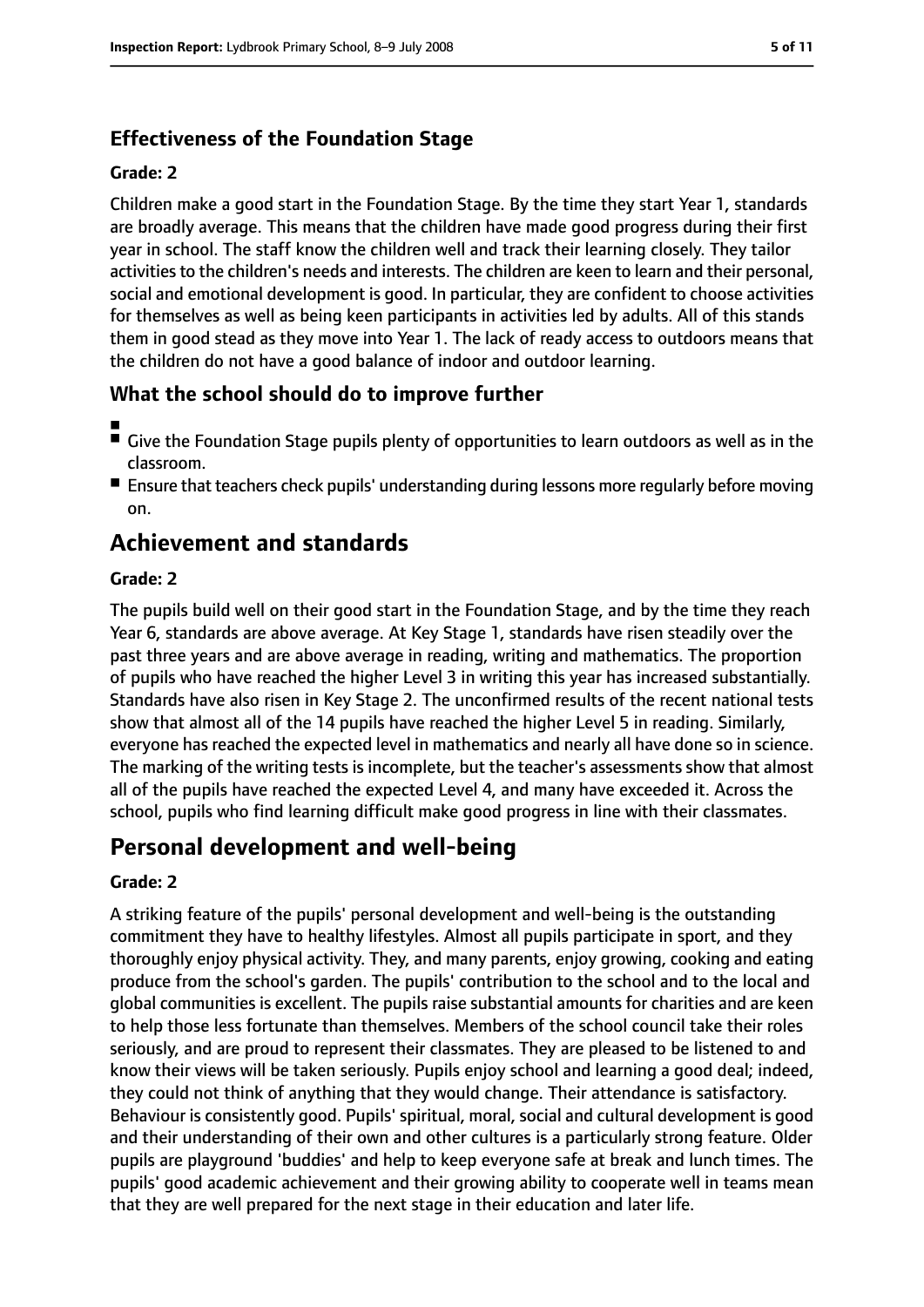# **Quality of provision**

## **Teaching and learning**

#### **Grade: 2**

Good teaching enables the pupils to make good progress. The teachers know their pupils very well, in terms of both the levels they have reached in their learning and their personal qualities. This helps staff to plan and teach activities that are appropriately matched to what pupils need to know next and which suit their styles of learning. In the best lessons, the teachers establish a purposeful working atmosphere and make sure that everyone is fully involved throughout. The teachers also give the pupils time to think and to explain their thinking to others. There is a crisp pace, and the carefully staged activities build well on what the pupils already know. Not all of the staff are equally skilled at this, and opportunities are sometimes missed to check that everyone is keeping up. Teaching assistants give good support to pupils who find learning difficult, which also helps them to make good progress. The pupils themselves make a strong contribution to their own learning. As they move up through the school, they develop inquiring minds and positive attitudes, and see themselves as successful learners.

#### **Curriculum and other activities**

#### **Grade: 2**

The curriculum contributes effectively to the positive outcomes for the pupils. In particular, the strong emphasis on healthy living promotes an outstanding response from the pupils. The curriculum is soundly based on national guidelines, and offers appropriate breadth and balance. Information and communication technology is used in many lessons. Nevertheless, the school is beginning to outgrow its curriculum. There are plans to adopt one that places greater emphasis on learning and applying the key skills that pupils need to succeed as learners and to develop as rounded individuals. The pupils thoroughly enjoy the good range of extra activities, educational and residential visits that enhance the curriculum.

#### **Care, guidance and support**

#### **Grade: 2**

The school takes a very close interest in the welfare of every one of its pupils. The staff work closely with families, schools in the local cluster and outside agencies to help vulnerable pupils and their families manage difficult times in their lives. Great care is taken to smooth the transition to secondary school. Several parents whose children joined the school after the age of five commented how welcome their children were made to feel and how quickly they settled in. The school recently began to admit children who are at the early stages of learning English. A clear commitment to including and supporting them enabled these children to thrive and to get on in their learning. Arrangements for protecting and safeguarding children are robust and well known. Academic guidance for the pupils has developed well. Pupils and their parents regularly meet with teachers to talk about progress and set new targets.

## **Leadership and management**

#### **Grade: 2**

The headteacher gives a strong lead to the school's work. Other members of staff share his determination to make sure that all pupils achieve as well as they should, and there is a strong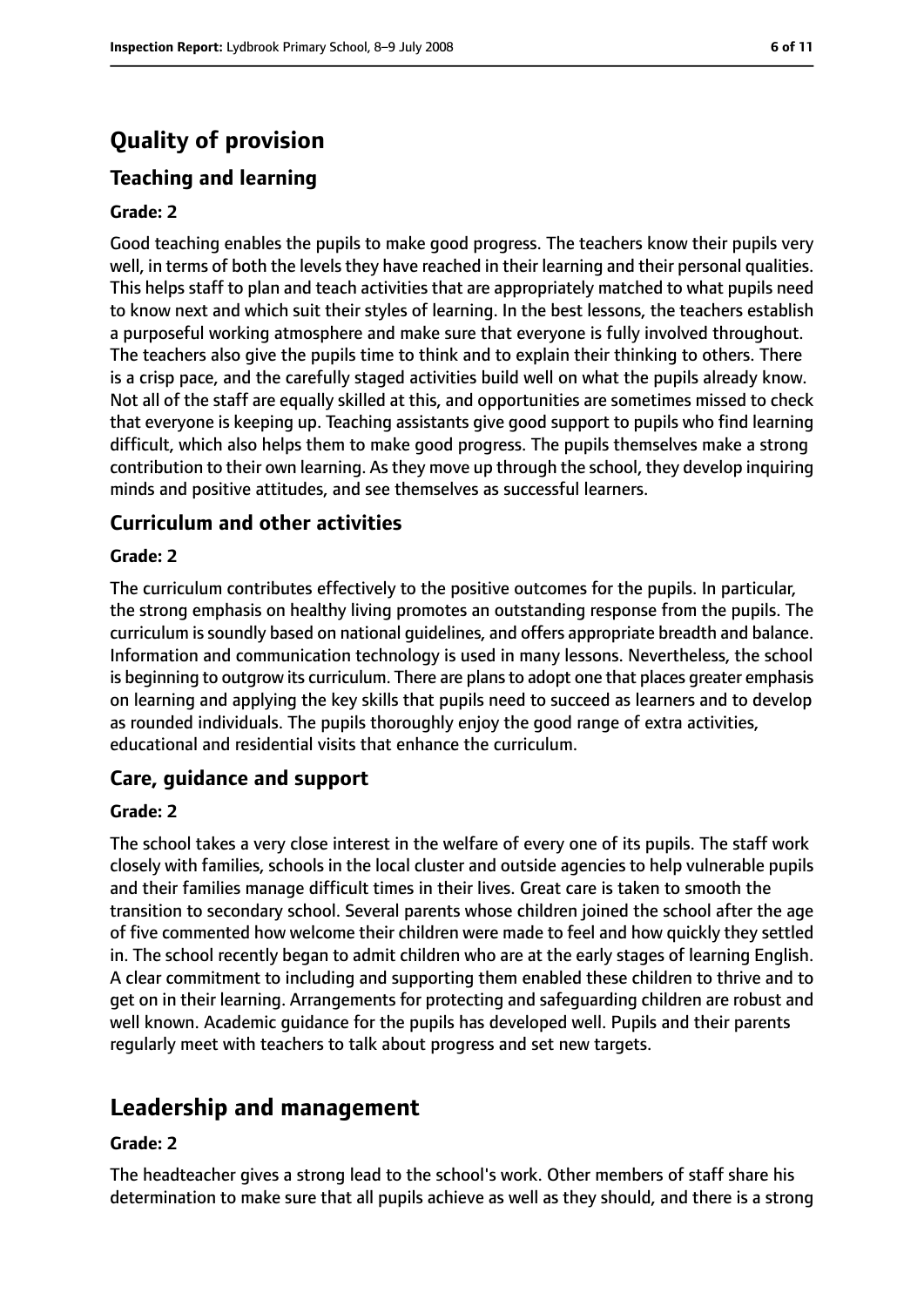sense of teamwork. There has been a change in culture since the last inspection and there is now a sharp focus on learning and progress. Teachers are increasingly accountable for the progress their pupils make. The challenging targets that were set for individuals and groups of pupils have largely been met. Excellent partnership working with schools in the local cluster helps spread good practice. Middle leaders play a strong role in the drive to raise standards. Their analysis of strengths and weaknesses contributes to the school's plans for improvement, and to the evaluation of the impact of their actions. This means that strengths are well known and areas for development accurately identified. All members of staff, pupils, parents and governors are involved in reviewing the school's successes and deciding on priorities. Relationships and communication with parents are excellent. The governing body gives the school unswerving support, but its role in holding it to account is underdeveloped.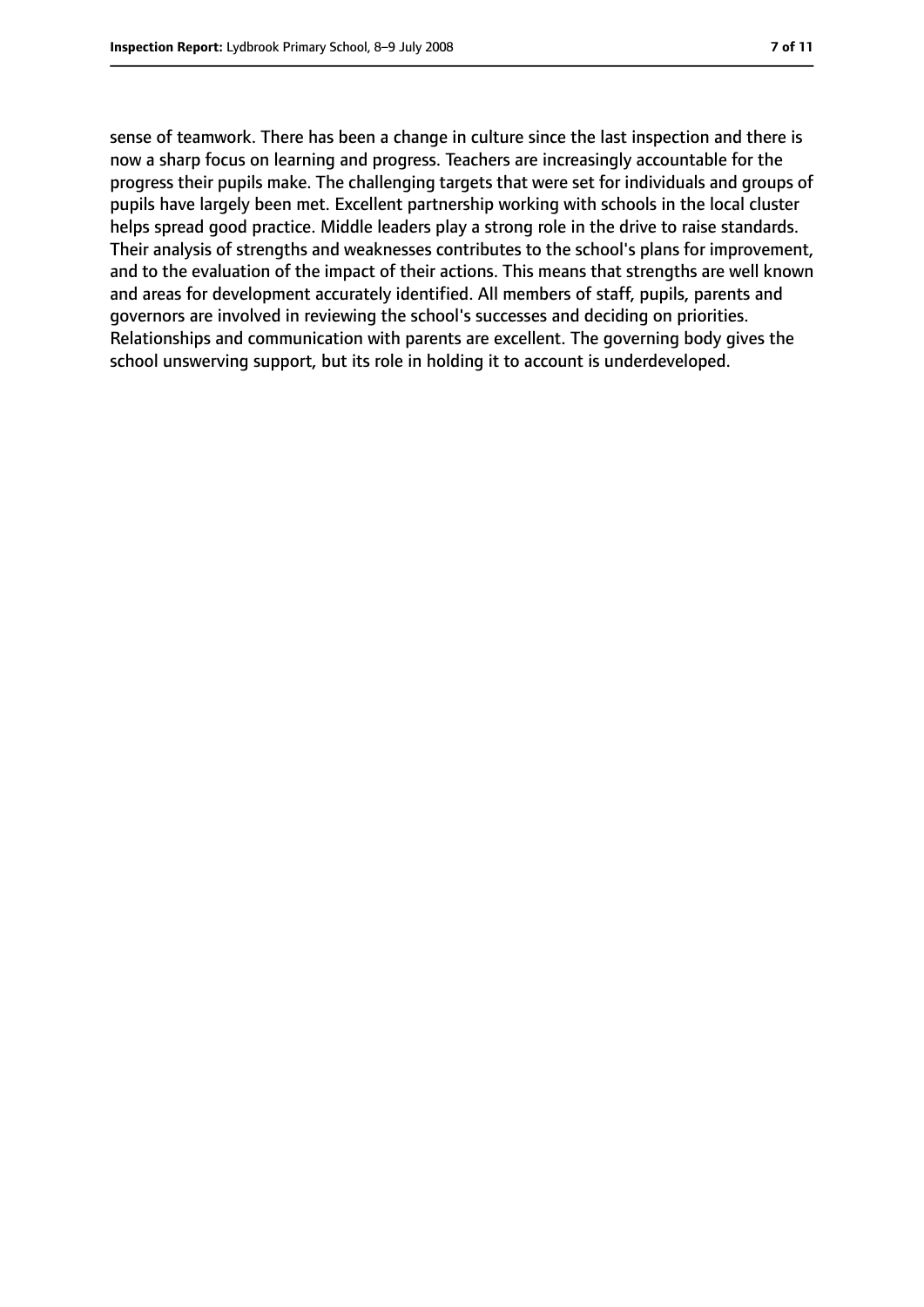**Any complaints about the inspection or the report should be made following the procedures set out in the guidance 'Complaints about school inspection', which is available from Ofsted's website: www.ofsted.gov.uk.**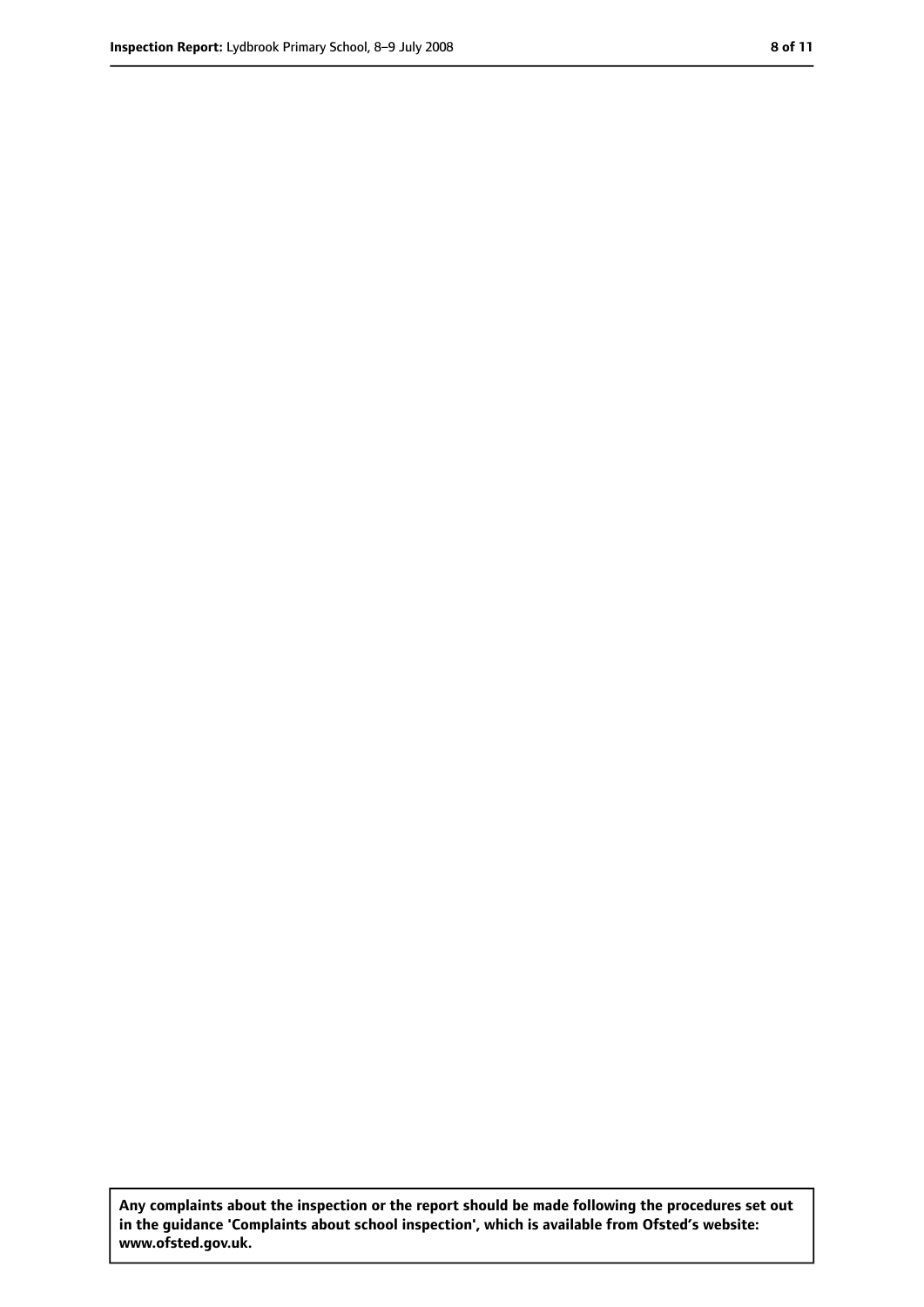#### **Annex A**

# **Inspection judgements**

| $^{\backprime}$ Key to judgements: grade 1 is outstanding, grade 2 good, grade 3 satisfactory, and | <b>School</b>  |
|----------------------------------------------------------------------------------------------------|----------------|
| arade 4 inadequate                                                                                 | <b>Overall</b> |

## **Overall effectiveness**

| How effective, efficient and inclusive is the provision of education, integrated<br>care and any extended services in meeting the needs of learners? |     |
|------------------------------------------------------------------------------------------------------------------------------------------------------|-----|
| Effective steps have been taken to promote improvement since the last<br>inspection                                                                  | Yes |
| How well does the school work in partnership with others to promote learners'<br>well-being?                                                         |     |
| The effectiveness of the Foundation Stage                                                                                                            |     |
| The capacity to make any necessary improvements                                                                                                      |     |

## **Achievement and standards**

| How well do learners achieve?                                                                               |  |
|-------------------------------------------------------------------------------------------------------------|--|
| The standards <sup>1</sup> reached by learners                                                              |  |
| How well learners make progress, taking account of any significant variations between<br>groups of learners |  |
| How well learners with learning difficulties and disabilities make progress                                 |  |

## **Personal development and well-being**

| How good is the overall personal development and well-being of the<br>learners?                                  |  |
|------------------------------------------------------------------------------------------------------------------|--|
| The extent of learners' spiritual, moral, social and cultural development                                        |  |
| The extent to which learners adopt healthy lifestyles                                                            |  |
| The extent to which learners adopt safe practices                                                                |  |
| How well learners enjoy their education                                                                          |  |
| The attendance of learners                                                                                       |  |
| The behaviour of learners                                                                                        |  |
| The extent to which learners make a positive contribution to the community                                       |  |
| How well learners develop workplace and other skills that will contribute to<br>their future economic well-being |  |

## **The quality of provision**

| How effective are teaching and learning in meeting the full range of the<br>learners' needs?          |  |
|-------------------------------------------------------------------------------------------------------|--|
| How well do the curriculum and other activities meet the range of needs<br>and interests of learners? |  |
| How well are learners cared for, guided and supported?                                                |  |

 $^1$  Grade 1 - Exceptionally and consistently high; Grade 2 - Generally above average with none significantly below average; Grade 3 - Broadly average to below average; Grade 4 - Exceptionally low.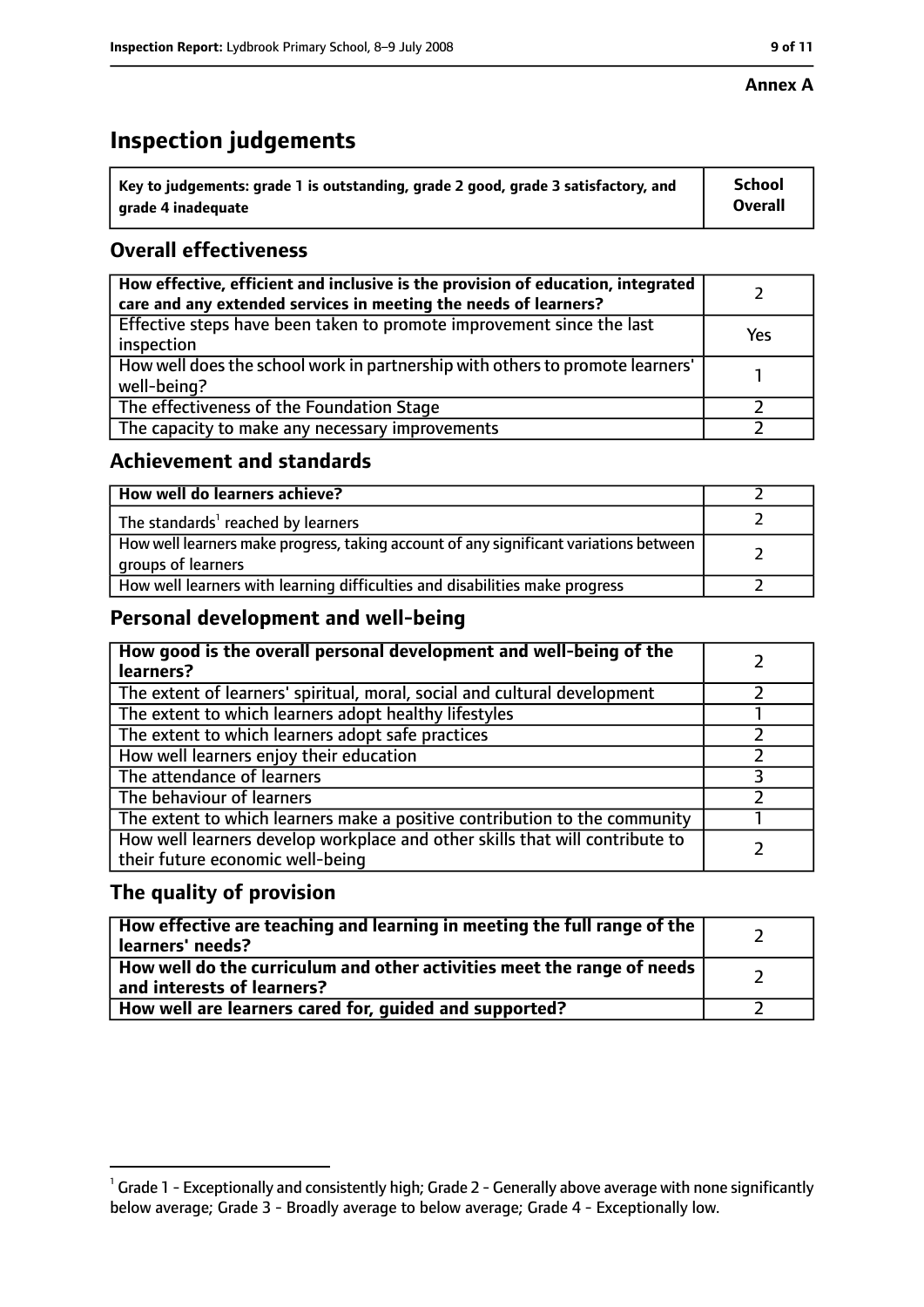# **Annex A**

# **Leadership and management**

| How effective are leadership and management in raising achievement              |     |
|---------------------------------------------------------------------------------|-----|
| and supporting all learners?                                                    |     |
| How effectively leaders and managers at all levels set clear direction leading  |     |
| to improvement and promote high quality of care and education                   |     |
| How effectively leaders and managers use challenging targets to raise standards |     |
| The effectiveness of the school's self-evaluation                               |     |
| How well equality of opportunity is promoted and discrimination tackled so      |     |
| that all learners achieve as well as they can                                   |     |
| How effectively and efficiently resources, including staff, are deployed to     | 7   |
| achieve value for money                                                         |     |
| The extent to which governors and other supervisory boards discharge their      | 3   |
| responsibilities                                                                |     |
| Do procedures for safequarding learners meet current government                 | Yes |
| requirements?                                                                   |     |
| Does this school require special measures?                                      | No  |
| Does this school require a notice to improve?                                   | No  |